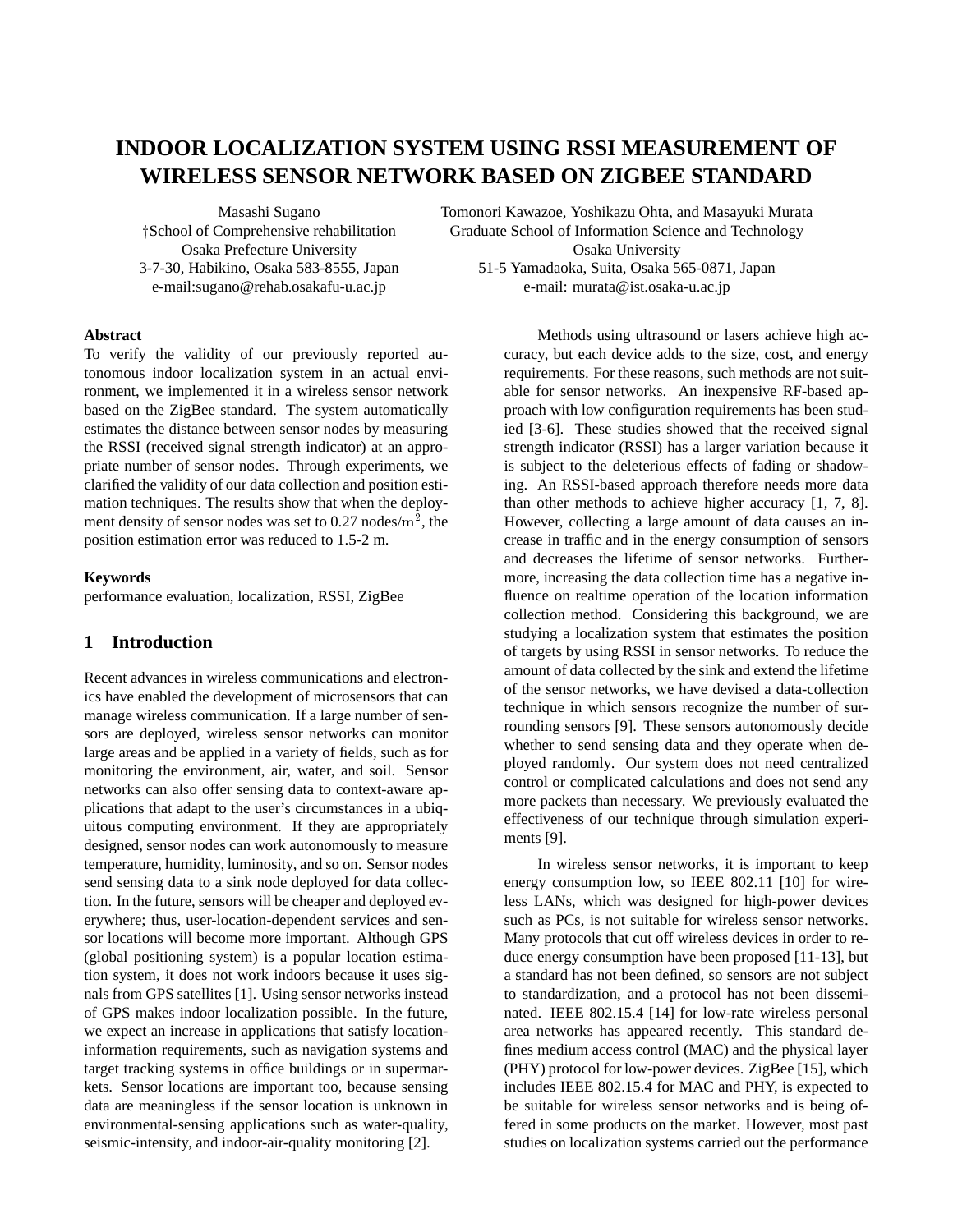

Figure 1. Localization system using RSSI measurement in sensor network.

evaluation on systems based on 802.11 for wireless LANs (e.g., [16, 17]), and there has been insufficient investigation of using ZigBee or IEEE 802.15.4. Accordingly, in this study, we implemented a positional estimation technique using RSSI in a sensor network in accordance with the ZigBee standard and evaluated its position-estimation ability. We implemented our technique in Ubiquitous Device, which is a sensor-network developed by Oki Electric Industry Co. Ltd., Japan, and investigated the distance measurement accuracy of our technique through actual experimental measurements.

The remainder of this paper is organized as follows. Section 2 explains our localization system. Section 3 describes its implementation on a ubiquitous device. Section 4 presents experimental results. Section 5 concludes with a brief summary and mentions future work.

## **2 Localization system model**

#### **2.1 Localization in sensor network**

We consider a system in which sensors estimate the position of a target in an observation area. The target node is a wireless device that sends a packet to three or more sensor nodes, which measure the received power. If there are multiple targets, each packet includes the target's ID. After receiving a packet, sensors measure RSSI and send the results (sensing data) to the sink node, which calculates the target position from the sensing data. An outline of this localization system is shown in Fig. 1. The following points regarding the localization system must also be taken into account:

#### **Sensor node placement**

We assume that all sensor nodes have already been deployed and that they do not move. Sensor nodes are assumed to know their own position. There are two ways in which a sensor node can learn its position: 1) A manager registers the sensor node's position in the sink node's database. When the sensor node needs to know its position, the sink node sends the appropriate sensor node's position. It resolves a sensor's position when only a few sensor nodes

are placed on a grid or if only a few sensors are placed randomly. But it cannot handle the registration of the positions of a large number of randomly placed sensor nodes. 2) A manager places a few beacon nodes that know their own positions, and a sensor node estimates its position by using information from some of the beacon nodes. A system based on such beacons can handle a lot of randomly placed sensors.

#### **Data collection**

Sensors receive packets from targets, measure the power of the packet, and transform the RSSI into distance for use in theoretical or empirical models. The packet includes a target ID and a packet number. By reading the packet, a sensor gets the target ID, packet number, and the distance between the sensor and the target. It then sends the following data to the sink: sensor ID, target ID, packet number, and sensor-to-target distance.

#### **Position estimation calculation at the sink node**

We use a maximum-likelihood (ML) estimation to estimate the position of a target by minimizing the differences between the measured and estimated distances. ML estimation of a target's position can be obtained using the minimum mean square error (MMSE) [18], which can resolve the position from data that includes errors. We explain the calculation for a two-dimensional case as follows. MMSE needs three or more sensor nodes to resolve a target's position. First, the sink node searches for the same data in terms of a target ID and a packet number by collecting data from sensor nodes. The difference between measured and estimated distances is defined by

$$
f_i(x_0, y_0) = d_i - \sqrt{(x_i - x_0)^2 + (y_i - y_0)^2}, \quad (1)
$$

where  $(x_0, y_0)$  is the unknown position of the target node,  $(x_i, y_i)$  for  $i = 1, 2, ...N$  is the sensor node position, and  $N(\geq 3)$  is the total number of data that the sink has collected, and  $d_i$  is the distance between sensor node  $i$  and the target. The target's position  $(x_0, y_0)$  can be obtained by MMSE. By setting  $f_i = 0$ , Eq. (1) is transformed into

$$
-x_i^2 - y_i^2 + d_i^2 = (x_0^2 + y_0^2) + x_0(-2x_i) + y_0(-2y_i). \tag{2}
$$

After getting Eq. (2), we can eliminate the  $x_0^2 + y_0^2$  terms by subtracting *k*th equation from the rest, as follows.

$$
-x_i^2 - y_i^2 + d_i^2 - (-x_k^2 - y_k^2 + d_k^2) =
$$
  
2x<sub>0</sub>(x<sub>k</sub> - x<sub>i</sub>) + 2y<sub>0</sub>(y<sub>k</sub> - y<sub>i</sub>) (3)

Then Eq. (3) is transformed into Eq. (4), which can be solved using the matrix solution given by Eq. (5). Position  $(x_0,y_0)$  can be obtained by calculating Eq.(5).

$$
y = Xb \tag{4}
$$

$$
b = (X^T X)^{-1} X^T y,\tag{5}
$$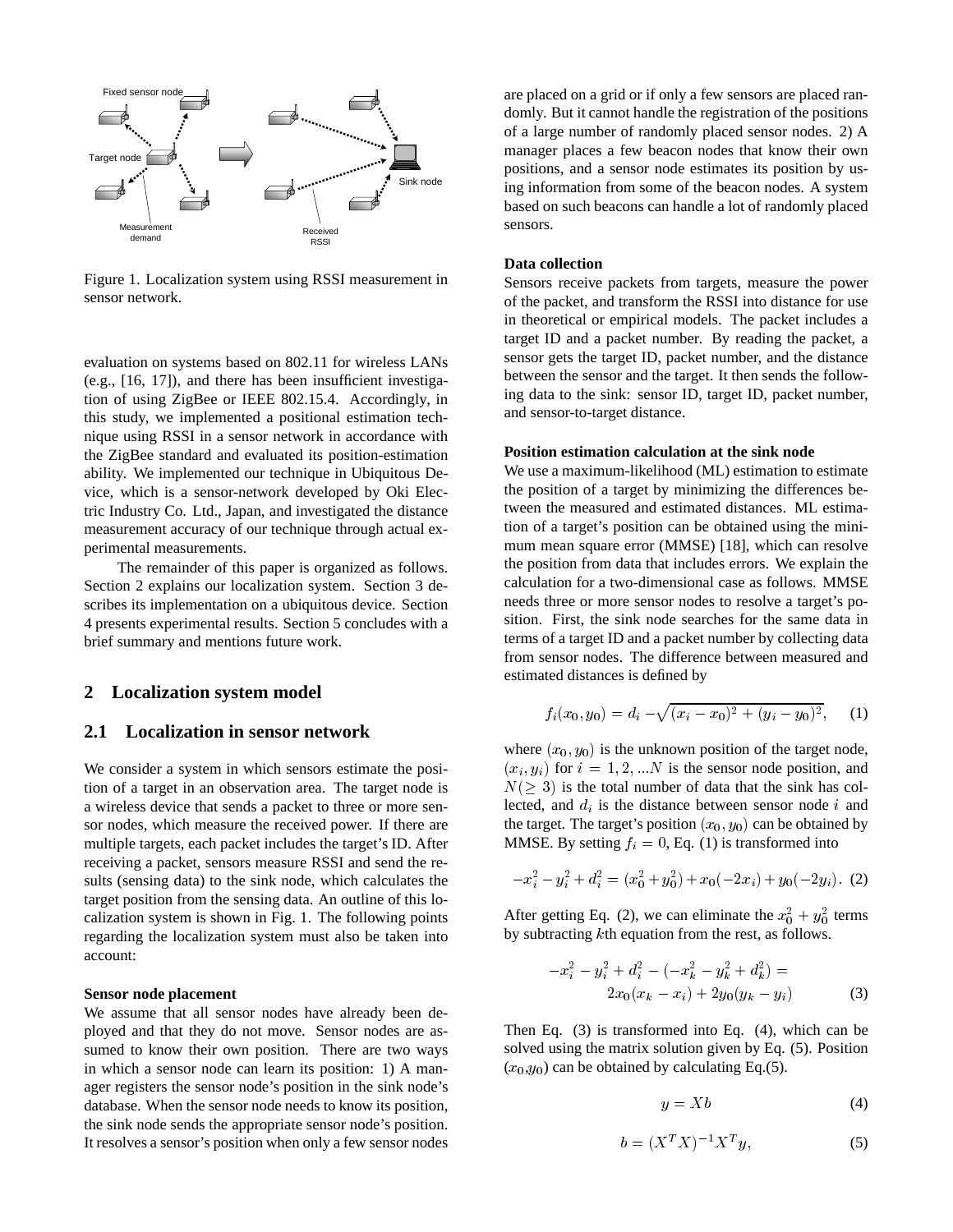where

$$
X = \begin{bmatrix} 2(x_k - x_1) & 2(y_k - y_1) \\ \vdots & \vdots \\ 2(x_k - x_{k-1}) & 2(y_k - x_{k-1}) \end{bmatrix}
$$
 (6)

$$
x_k^2 - y_k^2 + d_k^2) \qquad \bigg]
$$

$$
y = \begin{bmatrix} -x_1 - y_1 + a_1 - (-x_k - y_k + a_k) \\ \vdots \\ -x_{k-1}^2 - y_{k-1}^2 + d_{k-1}^2 - (-x_k^2 - y_k^2 + d_k^2) \end{bmatrix}
$$
(7)  

$$
b = \begin{bmatrix} x_0 \\ y_0 \end{bmatrix}
$$
(8)

## **2.2 Effective data collection**

-

Since the propagation characteristics change greatly with the environment, it is necessary to determine the number of data necessary to obtain a certain degree of accuracy in the environment where the sensor node is operating. A user can decide the number of data to collect based on prior knowledge and send it to all sensor nodes by flooding from the sink node. Targets can also inform sensors of the number of data by sending packets. If the resultant accuracy is less than that required for the application, the user can easily increase the number of data to be collected.

In our scheme, whether sensor nodes send data depends on the deployment density of sensor nodes around the sensor node itself and the distance between the sensor node and the target. Each sensor node sends data if it is closer to the target than a certain distance. Sensor nodes can measure the deployment density by receiving packets sent by other sensor nodes to announce their presence in each period of time. The deployment density around sensor *i* is approximately determined by Eq.  $(9)$ , where R is the communication range and  $M_i$  is the number of sensor nodes within  $R$  from a sensor node.

$$
D = \frac{M_i}{\pi R^2} \tag{9}
$$

We define the number of data required by the system as  $Z$ . Sensor node  $i$  sends data if the measured distance is less than  $D_i$  to enable the sink node to collect  $Z$  data. The number of sensor nodes within  $D_i$  is proportional to the density, and  $D_i$  is defined in Eq. (10).

$$
\frac{M_i}{\pi R^2} = \frac{Z}{\pi D_i^2} \tag{10}
$$

By arranging Eq. (10), we get

$$
D_i = R \sqrt{\frac{Z}{M_i}}.\t(11)
$$

Here,  $D_i$  depends on the density around sensor node i. The sink can collect the same number of data independently of the sensor-deployment density because if the density around sensor node *i* is high,  $D_i$  is small and if the density around sensor node *i* is low,  $D_i$  is high.



Figure 2. Ubiquitous Device equipped with the optional serial port.

Table 1. Specifications of Ubiquitous Device.

| Radio frequency band | $2.4$ GHz             |
|----------------------|-----------------------|
| Transmission speed   | 250 kbps              |
| Modulation           | O-QPSK                |
| Spread spectrum      | DS-SS                 |
| Antenna              | $1/4\lambda$ monopole |
| Transmission power   | $1 \text{ mW}$        |

#### **3 Implementation of localization system**

To verify the validity of the system described in the previous section, we implemented it in Ubiquitous Device, which is a sensor network system that performs communication based on the ZigBee standard. Ubiquitous Device is equipped with four push switches, six LEDs, and a general-purpose analog I/O port. Various sensors, such as a temperature sensor, can be connected to this analog I/O port. Moreover, the collected data can be sent to a PC by serial communication if the optional RS-232C port is installed (Fig. 2). The CPU of this device is ML 67Q4003 (which is compatible with ARM7), which has 32 KB of RAM and 512 KB of programmable flash memory. To enable this device to be programmed, a POSIX compatible API is provided, which enables applications to be created in the C language. Moreover, this device is equipped with a CC2420 [19] radio controller from Chipcon Inc., which is used to perform communication based on the ZigBee standard. Other possible functions include control of the transmission power, acquisition of RSSI, and sleep control. Table 1 lists the other specifications of this device.

The system that we built consists of three kinds of nodes-targets, sensors, and a sink-. These all run on the ubiquitous device. Since the multi-hop communication function has not been developed yet, all communications are currently performed by a single hop. A packet transmitted from a certain node can be received by all the nodes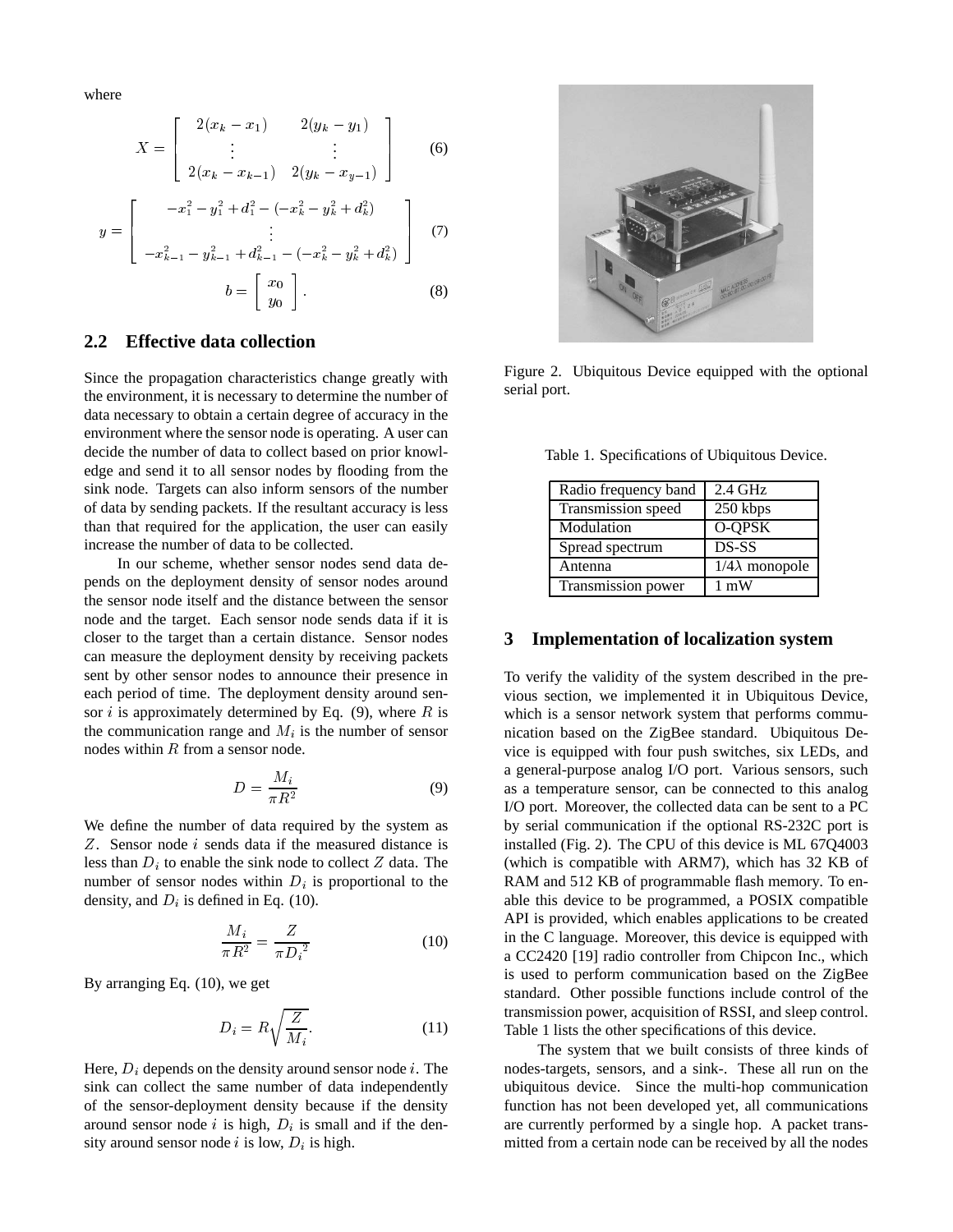within the communication range. Therefore, to ensure that the packet is received only by a specific destination node, each receiving node must compare the MAC address in the packet with its own. This ubiquitous device can transmit a maximum of 127 bytes of variable-length data as one packet. In this experiment, since our aim was target position estimation, we did not collect any sensor information other than RSSI from the target.

This system aims to perform position estimation using only information from a certain constant number of sensor nodes. We then set the threshold value of RSSI in each sensor node. And a sensor node decides to transmit a packet to a sink node only when the received signal from a target exceeds this value. We can change the number of data to collect by changing this threshold value.

We defined two kinds of messages exchanged in this system:

Measurement demand message

This message is used to request sensor nodes to measure the signal received from a target. Since this message is not intended for a specific sensor node, it is broadcast. In addition, to distinguish measurement demands, a sequence number is included in this message. Whenever a target transmits this message, it increments the sequence number.

• Received signal report message This message is used by a sensor node to report the measured RSSI value to the sink node. It contains the ID of the target and the sequence number.

These messages can be distinguished by the first byte of the packet. The packet formats are shown in Fig. 3. Position estimation is performed using these messages through the following procedure.

- 1. Sensor nodes are arranged in the sensing area, and their positions are stored in a database on a PC. The RSSI threshold is set in these sensor nodes.
- 2. A measurement demand message is broadcast to sensor nodes from a target.
- 3. Each sensor node measures RSSI at the time it receives the packet, if the received message is a measurement-demand message. If RSSI exceeds the preset threshold value, a sensor node transmits the target ID and sequence number to the sink node.
- 4. The sink node collects the ID and sequence number of the target, and the ID and RSSI of each sensor node, and transmits these data to the PC by serial communication. If three or more RSSI values with the same target ID and sequence number are collected, the target's position can be estimated by the PC.

## **4 Experimental results**

We conducted an experiment to investigate the relationship between the measured RSSI value and the distance between nodes. All of these measurements were performed in the passages and conference rooms at Osaka University. For various different distances between the target and sensor



Figure 3. Packet formats of localization system.

nodes, we transmitted a packet from the target and collected the RSSI values acquired from the sensor by the sink node. We performed ten measurements for each position and took the average as the measured RSSI value. We then computed an approximate expression from these measured values using the least-squares method. The results of measurements in a passage and conference room are shown in Fig. 4. Expressing the distance as  $x \text{ [m]}$  and the measured signal strength as  $y$  [dBm], we obtained the following relationships:

• In a passage

$$
y = -8.93 \ln(x) - 51.6 \tag{12}
$$

• In a conference room

$$
y = -13.3 \ln(x) - 47.0 \tag{13}
$$

We experimented on our position-estimation system in a conference room in the university. We installed 20 sensor nodes in the conference room (area:  $7.08 \text{ m} \times 10.60 \text{ m}$ ), and we measured six targets in this room. The positions of these sensor nodes and targets is shown in Fig. 5.

The experimental procedure was as follows. First, we set the same value for the RSSI threshold in all the sensor nodes. Next, we set up the target node in the place whose position was to be estimated and transmitted the measurement demand message from the target. If the sink node received three or more RSSI report messages from the sensor nodes, it performed target position estimation. The measurement demand message was transmitted five times per second and the estimated distance was averaged. We can obtain the relationships between the RSSI threshold and the number of data that can be collected by using Equations (11) and (13). We had to set the RSSI threshold to an integer because of the limitations of the ubiquitous device. Table 2 shows the number of data that were predicted to be collectable for various RSSI thresholds.

The relationship between the predicted and actually obtained data collection numbers are shown in Figure 6. The difference between them increased as the RSSI threshold was reduced. The cause of the difference might be the limitation on the number of retransmissions in IEEE 802.15.4, which is five. Next, the relationships between the predicted data collection number and the position estimation error for six targets are shown in Figure 7. The number of data in which the estimation error could be reduced was seven or less, though the result depended on the position of the target. Even if more data were collected, the estimation error could not be reduced. These experimental results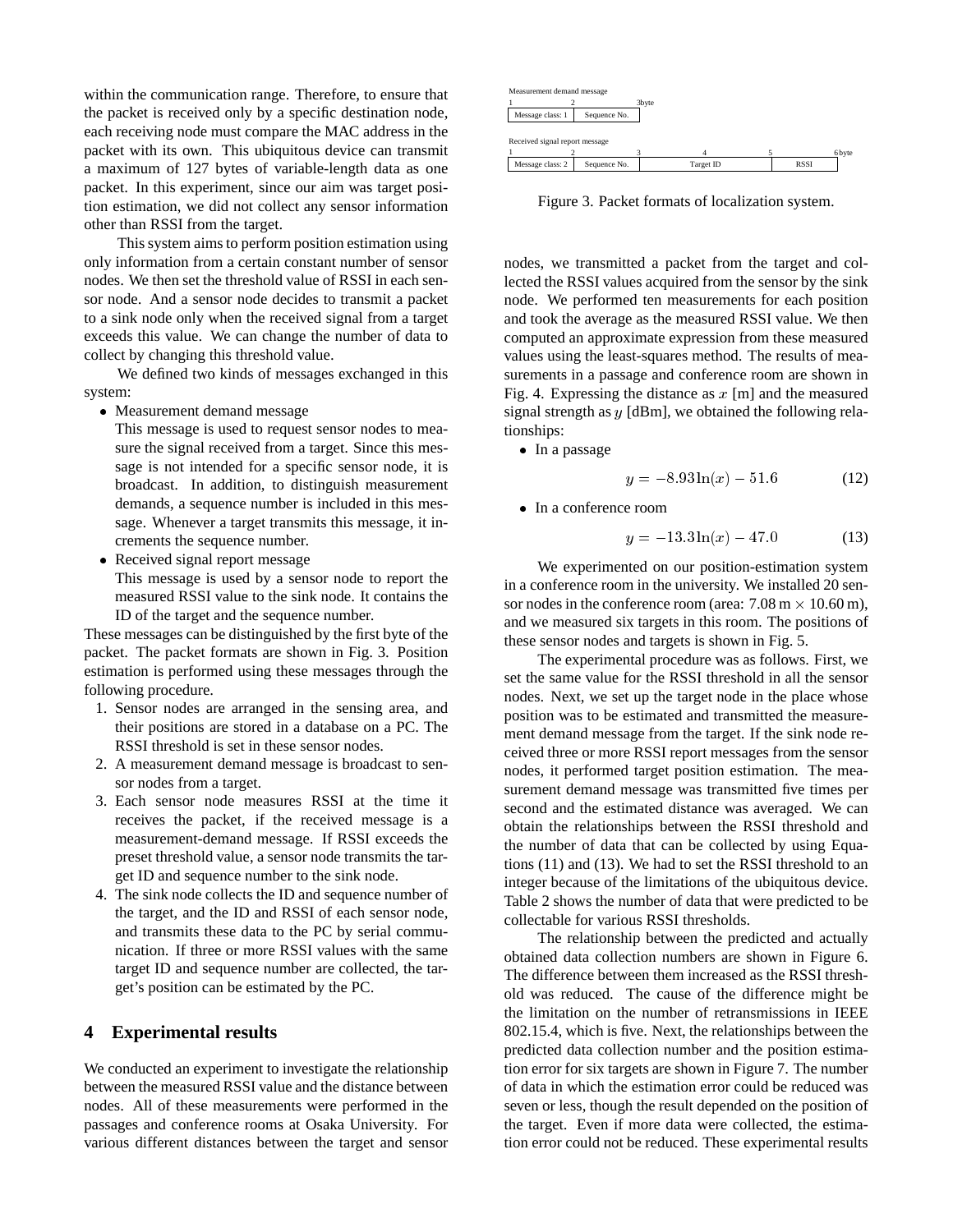

Figure 4. Relationship between communication distance and RSSI value.

show that when the installation density of sensor nodes was set to 0.27 nodes/ $m^2$ , the position estimation error could be reduced to 1.5-2 m.

## **5 Conclusion and future work**

We have implemented a localization system that uses RSSI in a sensor network based on the ZigBee standard. The collected numbers of data could be controlled by changing the RSSI threshold. We evaluated the system's position estimation accuracy. In the experimental environment, the number of sensors and target nodes was limited, so the number of collected RSSI data was not very large. It is therefore necessary to verify the practicality of our technique for sensing the positions of more targets with a large number of sensors. Furthermore, to achieve an autonomous system, it would be preferable if a sensor node could decide an appropriate threshold automatically by judging its wireless environment through the mutual exchange of RSSI information.



Figure 5. Positions of sensor nodes and targets in the conference room.

| RSSI threshold (dBm) | Number of collectable data |
|----------------------|----------------------------|
| $-58$                | 4.4                        |
| $-59$                | 5.1                        |
| $-60$                | 5.9                        |
| $-61$                | 6.8                        |
| $-62$                | 7.9                        |
| $-63$                | 9.2                        |
| -64                  | 10.7                       |
| -65                  | 12.5                       |

Table 2. Predicted numbers of collectable data for various RSSI thresholds.

## **Acknowledgments**

This research was partly supported by "New Information Technologies for Building a Networked Symbiosis Environment" (The 21st Century Center of Excellence Program) and a Grant-in-Aid for Scientific Research (C) 17500043 of the Ministry of Education, Culture, Sports, Science and Technology, Japan.

### **References**

- [1] Y. Gwon, R. Jain, and T. Kawahara, Robust indoor location estimation of stationary and mobile users, *Proc. IEEE INFOCOM 2004*, 2004.
- [2] N. Patwari, A. O. Hero III, M. Perkins, N. S. Correal, and R. J. O'Dea, Relative location estimation in wireless sensor networks, *IEEE Trans. Signal Processing*, 51(8), 2003, 2137–2148.